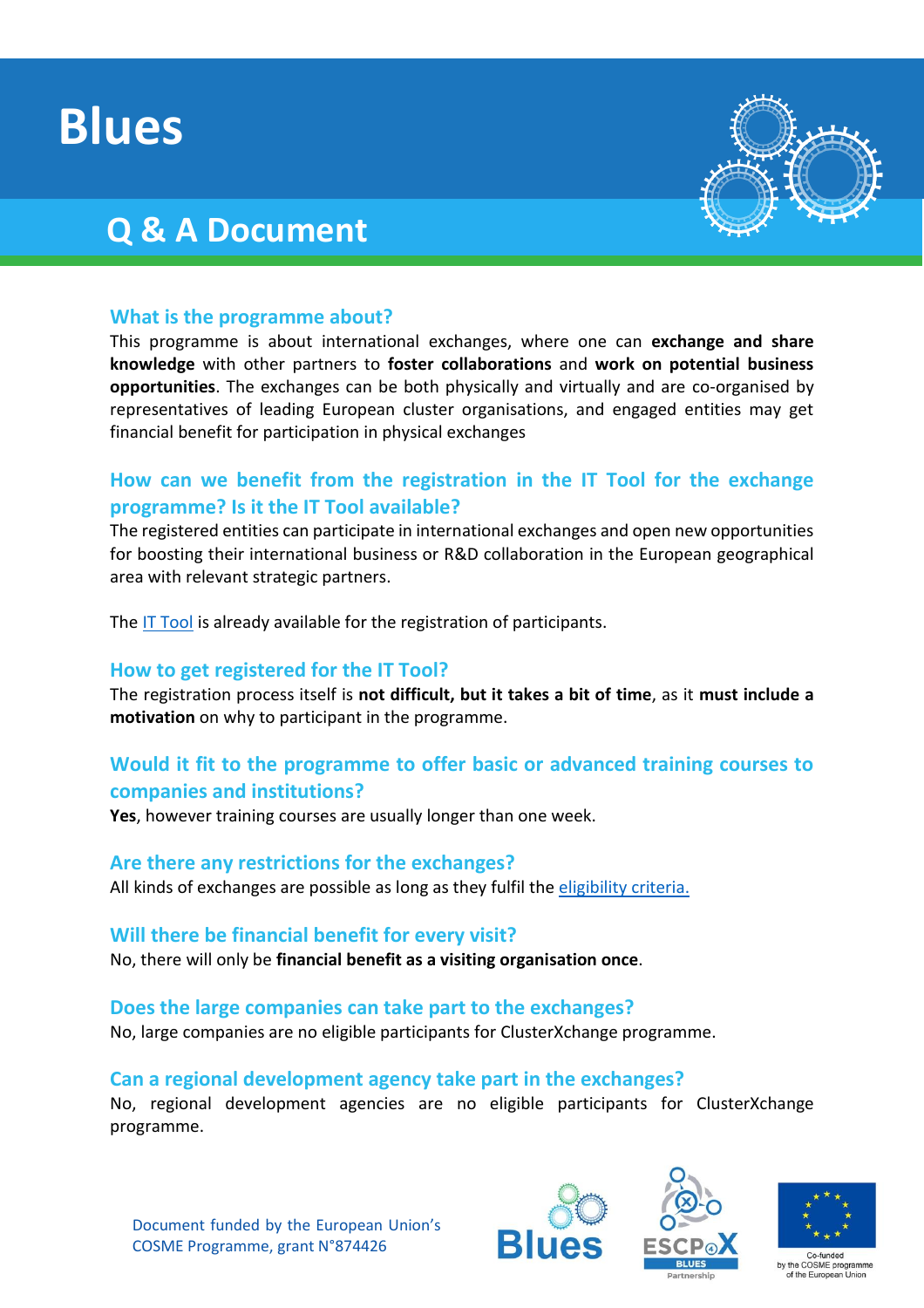# **How does the situation go if a physical exchange has to be cancelled because of the sanitary situation?**

"If the exchange has to be cancelled within the week of stay, **for reasons of force majeure** or reasons outside the control of the visitor, the **actual expenses incurred by the visitor and supported by the corresponding invoices will be reimbursed** up to the limit of the monthly allowance."

#### **Are they some deadlines to participate in the programme?**

There is not a specific date to apply for the programme. The only restriction is that exchanges have to be organised during the project lifetime, from **February 2020 to February 2022 for BluesXchange.**

# **Whether an employee of a company participating in the exchange as a VO must be employed under an employment contract?**

**No**, there are no such requirements.

# **Whether affiliated companies can participate in the exchanges?**

**Yes**, there are no limits.

#### **Is it possible to coordinate the exchange date between the participants?**

**Yes,** during the matching and exchange building processes, there is a forum space to discuss relevant issues, such as the date, objectives, agenda, expected results, etc.

# **Do we have to indicate during the registration that we aim to participate in virtual exchanges?**

**No,** but for virtual exchanges, you also have to register in the IT tool, initiate the match, and after agreeing on the match, the process moves out the IT Tool without any validation steps (**the participants must not validate the match on the IT Tool**).

# **Who should create the profile and upload the CV in the platform?**

For **visitors** should be the **person that will participate in the exchange** and for **host**  organisations should be **the person directly involved in the management** of the organisation with the right decision level.

#### **Can an SME participate as host organisation?**

**Yes**, SMEs from a COSME participating country that are cluster members can participate both as host and visitor.

# **How many people can participate in the exchange as visiting organisation in my company?**

**Only one person** from each organisation can participate as a visitor.